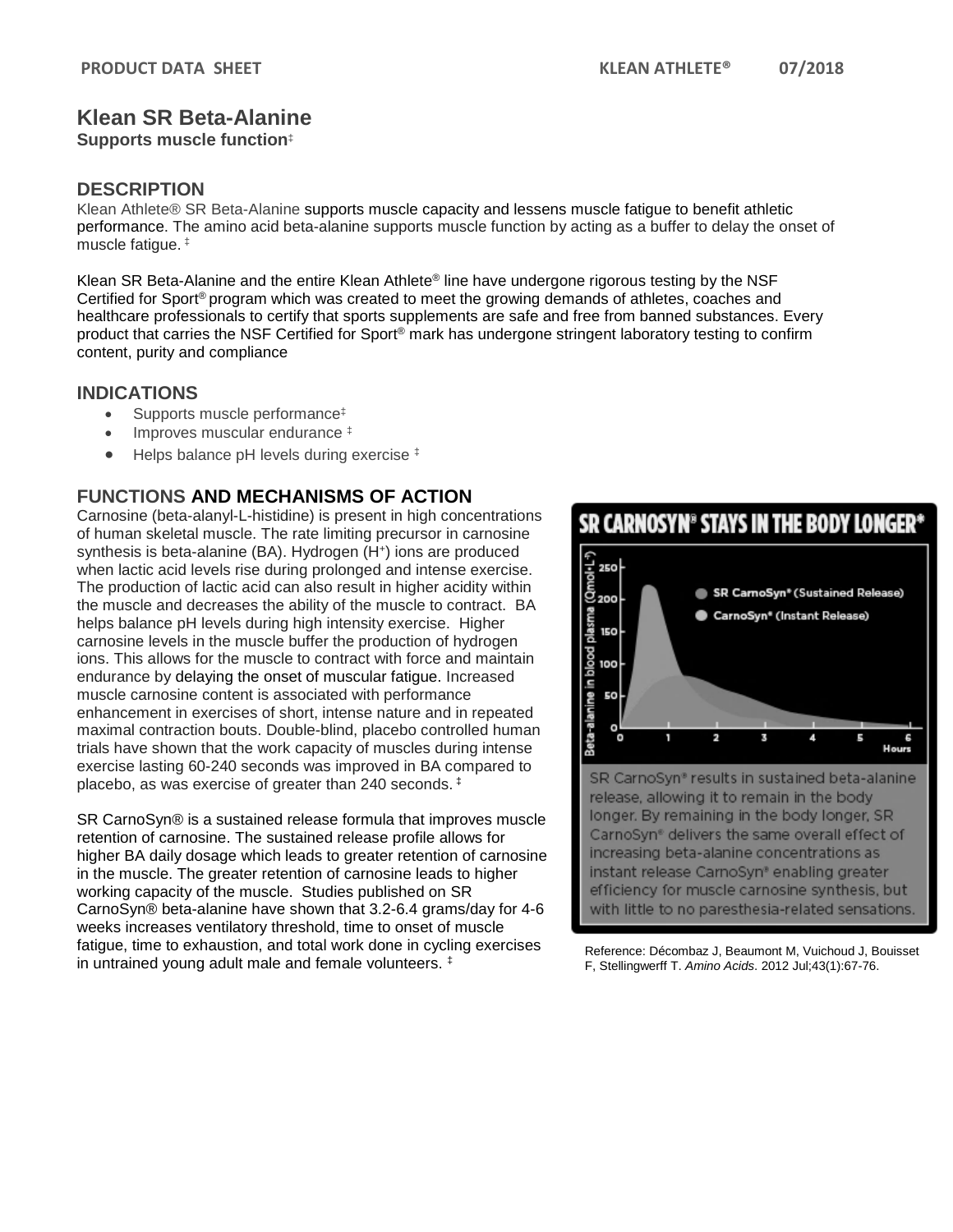# **Klean SR Beta-Alanine**

**Supports muscle function**‡

### **FORMULA (#KA202402)**

2 tablets contain: Beta-Alanine (as SR CarnoSyn®)............................................................................ 1.6 g Other ingredients: Hydroxypropyl methylcellulose, dicalcium phosphate, corn starch, microcrystalline cellulose, hydroxypropyl cellulose, vegetable stearate, silicon dioxide.

CarnoSyn® and SR CarnoSyn® are registered trademarks of Natural Alternatives International, Inc.

**Non-GMO, Gluten-free**

#### **SUGGESTED USE**

Take 2 tablets 2 times daily or as directed by a trainer, coach, or healthcare professional.

Athletes may choose to obtain optimum beta-alanine intake by employing a "loading" phase into their workout regimen by ingesting higher amounts per day for a period of time before reducing the beta-alanine intake amount to a more typical maintenance dose of 3.2 g. Several peer-reviewed studies have used SR CarnoSyn® to maximize beta-alanine loading with the dosage amounts of up to 6.4 g. Using this patented sustained release formulation, paresthesia is reduced and higher doses of beta-alanine can be ingested. Once tolerance levels are determined, users can then create their own dosing regimen to reach a threshold goal of 90 grams taken over 28 days.

#### **SIDE EFFECTS**

SR Carnosyn® is a sustained release beta-alanine formulation designed to slow absorption, improve body retention, and reduce the sensory sensations in the skin known as paresthesia, a common side effect of betaalanine consumption.

#### **STORAGE**

Store in a cool, dry place, away from direct light. Keep out of reach of children.

### **REFERENCES**

Décombaz J, Beaumont M, Vuichoud J, Bouisset F, Stellingwerff T. *Amino Acids*. 2012 Jul;43(1):67-76.

C, Harris RC, Sale C. *J Int Soc Sports Nutr.* 2012; 9: 39. Published online 2012 August 28.

Bex T, Chung W, Baguet A, Stegen S, Stautemas J, Achten E, Derave W. *J Appl Physiol* 2014, Jan;116(2):204-9. Sale C, Hill CA, Ponte J, Harris RC. *J Int Soc Sports Nutr.* 2012 Jun 14;9(1):26.

Harris RC, Tallon MJ, Dunnett M, Boobis L, Coakley J, Kim HJ, Fallowfield JL, Hill CA, Sale C, Wise JA. *Amino Acids.* 2006 May;30(3):279-89.

Hobson RM, Harris RC, Martin D, Smith P, Macklin B, Gualano B & Sale C. (2013) Intl *J Sport Nutrition & Exercise Metabolism*. 23: 480-487.

Stout JR1, Cramer JT, Zoeller RF, Torok D, Costa P, Hoffman JR, Harris RC, O'Kroy J*. Amino Acids*. 2007;32(3):381-6.

del Favero S, Roschel H, Solis MY, Hayashi AP, Artioli GG, Otaduy MC, Benatti FB, Harris RC, Wise JA, Leite CC, Pereira RM, de Sá-Pinto AL, Lancha-Junior AH, Gualano B. *Amino Acids*. 2012 Jul;43(1):49-56.

Hannah R, Stannard RL, Minshull C, Artioli GG, Harris RC, Sale C.J *Appl Physiol*. 2015 Mar 1;118(5):604-12.

Hoffman J, Ratamess N, Kang J, Mangine G, Faigenbaum A, Stout J. *Int J Sport Nutr Exerc Metab*. 2006 Aug;16(4):430-46.

Glenn JM, Gray M, Stewart RW Jr, Moyen NE, Kavouras SA, DiBrezzo R, Turner R, Baum JI, Stone MS. *J Strength Cond Res*. 2016 Jan;30(1):200-7.

Derave W, et al., 2007. J Appl Physiol., 103: 1736-1743.

Glenn JM, Gray M, Stewart R, Moyen NE, Kavouras SA, DiBrezzo R, Turner R, Baum J. *Amino Acids.* 2015